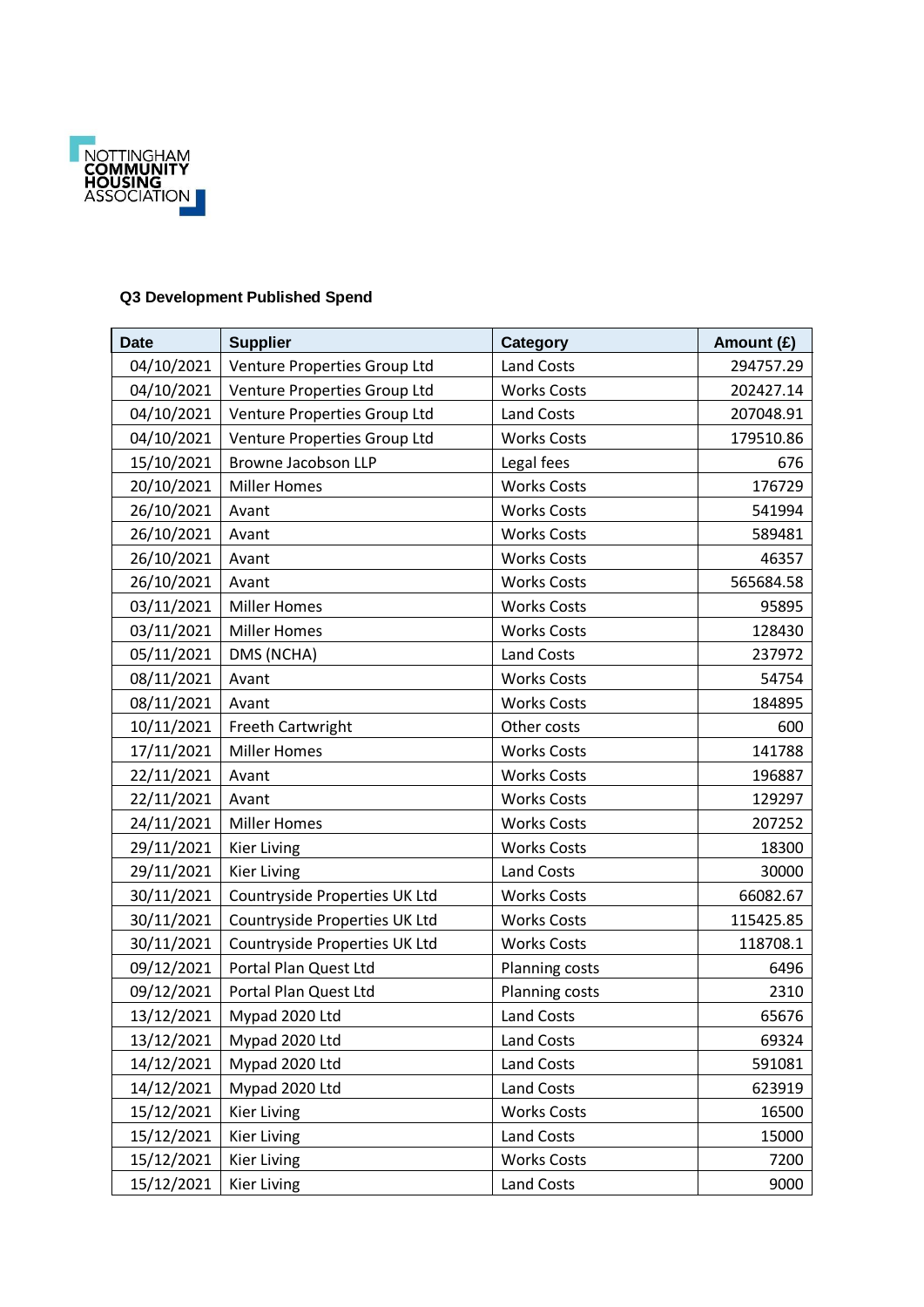| 15/12/2021 | <b>Miller Homes</b>           | <b>Works Costs</b>              | 89640     |
|------------|-------------------------------|---------------------------------|-----------|
| 17/12/2021 | New Site Finders Ltd          | Design & Build Fees             | 12600     |
| 17/12/2021 | New Site Finders Ltd          | Design & Build Fees             | 4500      |
|            |                               | External employers agent        |           |
| 30/09/2021 | rg+p Ltd                      | fee                             | 792.42    |
|            |                               | External employers agent        |           |
| 30/09/2021 | rg+p Ltd                      | fee                             | 1384.12   |
| 30/09/2021 | rg+p Ltd                      | External employers agent<br>fee | 1423.46   |
| 24/09/2021 | Freeth Cartwright             | Legal fees                      | 12036     |
| 06/09/2021 | Freeth Cartwright             | Legal fees                      | 11491.2   |
| 06/09/2021 | Freeth Cartwright             | Legal fees                      | 14365.2   |
| 01/10/2021 | Lovell Partnerships Ltd       | <b>Works Costs</b>              | 56592.78  |
| 01/10/2021 | Lovell Partnerships Ltd       | <b>Works Costs</b>              | 35472.91  |
| 29/09/2021 | Freeth Cartwright             | Legal fees                      | 1501.8    |
| 29/09/2021 | Freeth Cartwright             | Legal fees                      | 1501.8    |
| 08/10/2021 | Modus Partnerships Ltd        | <b>Works Costs</b>              | 327988.18 |
| 08/10/2021 | Modus Partnerships Ltd        | <b>Works Costs</b>              | 127994.27 |
| 08/10/2021 | Hodgkinson Builders Ltd       | <b>Works Costs</b>              | 142722.85 |
| 08/10/2021 | Hodgkinson Builders Ltd       | <b>Works Costs</b>              | 121774.65 |
|            |                               | External employers agent        |           |
| 12/10/2021 | Arcadis LLP                   | fee                             | 1718.54   |
|            |                               | External employers agent        |           |
| 12/10/2021 | <b>Arcadis LLP</b>            | fee                             | 1296.46   |
| 29/09/2021 | Freeth Cartwright             | Legal fees                      | 3880.8    |
| 29/09/2021 | Freeth Cartwright             | Legal fees                      | 2329.2    |
| 26/10/2021 | Countryside Properties UK Ltd | <b>Works Costs</b>              | 38913.47  |
| 26/10/2021 | Countryside Properties UK Ltd | <b>Works Costs</b>              | 67969.73  |
| 26/10/2021 | Countryside Properties UK Ltd | <b>Works Costs</b>              | 69902.51  |
| 22/10/2021 | LJ General Builders Ltd       | <b>Works Costs</b>              | 19516.42  |
| 22/10/2021 | LJ General Builders Ltd       | <b>Works Costs</b>              | 9727.36   |
| 22/10/2021 | Geda Construction Co. Ltd     | <b>Works Costs</b>              | 11665.08  |
| 22/10/2021 | Geda Construction Co. Ltd     | <b>Works Costs</b>              | 15187.62  |
| 29/10/2021 | Lovell Partnerships Ltd       | <b>Works Costs</b>              | 35448.1   |
| 29/10/2021 | Lovell Partnerships Ltd       | <b>Works Costs</b>              | 22219.21  |
| 29/10/2021 | Countryside Properties UK Ltd | <b>Works Costs</b>              | 18795.51  |
| 29/10/2021 | Countryside Properties UK Ltd | <b>Works Costs</b>              | 58474.92  |
| 29/10/2021 | Countryside Properties UK Ltd | <b>Works Costs</b>              | 27149.07  |
| 29/10/2021 | Countryside Properties UK Ltd | <b>Works Costs</b>              | 23143.7   |
| 29/10/2021 | Countryside Properties UK Ltd | <b>Works Costs</b>              | 19458.81  |
| 29/10/2021 | Countryside Properties UK Ltd | <b>Works Costs</b>              | 7126.11   |
| 29/10/2021 | Countryside Properties UK Ltd | <b>Works Costs</b>              | 99329.93  |
| 29/10/2021 | Countryside Properties UK Ltd | <b>Works Costs</b>              | 72701.99  |
| 29/10/2021 | Countryside Properties UK Ltd | <b>Works Costs</b>              | 21794.03  |
| 29/10/2021 | Countryside Properties UK Ltd | <b>Works Costs</b>              | 43615.67  |
| 29/10/2021 | Countryside Properties UK Ltd | <b>Works Costs</b>              | 38781.76  |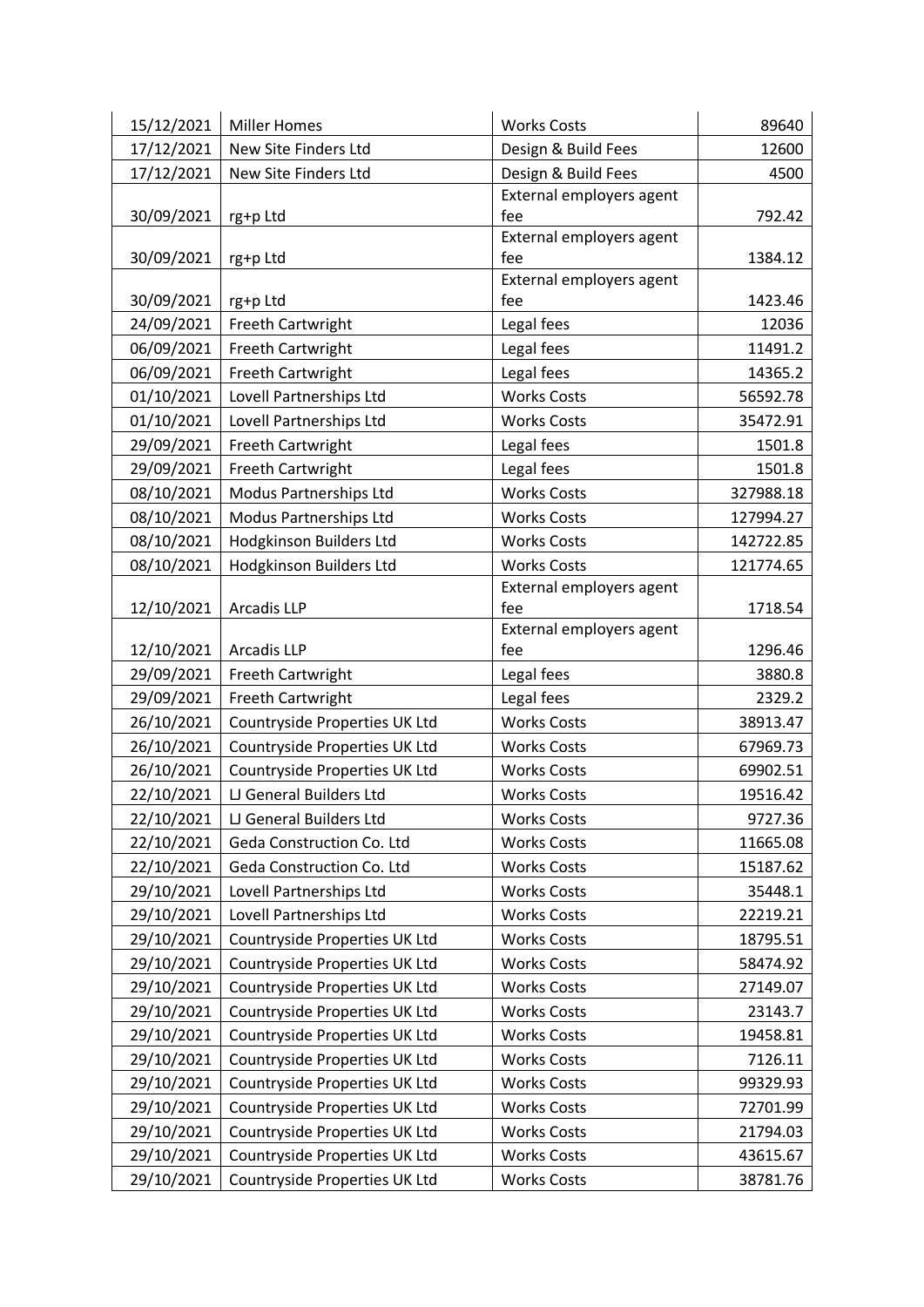|            |                               | External employers agent |           |
|------------|-------------------------------|--------------------------|-----------|
| 31/10/2021 | rg+p Ltd                      | fee                      | 792.42    |
|            |                               | External employers agent |           |
| 31/10/2021 | rg+p Ltd                      | fee                      | 1384.12   |
|            |                               | External employers agent |           |
| 31/10/2021 | rg+p Ltd                      | fee                      | 1423.46   |
| 29/10/2021 | Venture Properties Group Ltd  | <b>Works Costs</b>       | 55775.46  |
| 29/10/2021 | Venture Properties Group Ltd  | <b>Works Costs</b>       | 48875.42  |
| 05/11/2021 | Modus Partnerships Ltd        | <b>Works Costs</b>       | 181966.95 |
| 05/11/2021 | Modus Partnerships Ltd        | <b>Works Costs</b>       | 71010.87  |
| 05/11/2021 | Hodgkinson Builders Ltd       | <b>Works Costs</b>       | 165860.68 |
| 05/11/2021 | Hodgkinson Builders Ltd       | <b>Works Costs</b>       | 141516.42 |
| 15/11/2021 | Browne Jacobson LLP           | Legal fees               | 1930.8    |
| 19/11/2021 | Venture Properties Group Ltd  | <b>Works Costs</b>       | 78905.28  |
| 19/11/2021 | Venture Properties Group Ltd  | <b>Works Costs</b>       | 54066.2   |
| 19/11/2021 | Venture Properties Group Ltd  | <b>Works Costs</b>       | 25041.68  |
| 19/11/2021 | Venture Properties Group Ltd  | <b>Works Costs</b>       | 21940.84  |
| 26/11/2021 | Countryside Properties UK Ltd | <b>Works Costs</b>       | 75698.57  |
| 26/11/2021 | Countryside Properties UK Ltd | <b>Works Costs</b>       | 63646     |
| 26/11/2021 | Countryside Properties UK Ltd | <b>Works Costs</b>       | 23308.14  |
| 26/11/2021 | Countryside Properties UK Ltd | <b>Works Costs</b>       | 206752.19 |
| 26/11/2021 | Countryside Properties UK Ltd | <b>Works Costs</b>       | 151326.96 |
| 26/11/2021 | Countryside Properties UK Ltd | <b>Works Costs</b>       | 45363.59  |
| 26/11/2021 | Countryside Properties UK Ltd | <b>Works Costs</b>       | 90784.68  |
| 26/11/2021 | Countryside Properties UK Ltd | <b>Works Costs</b>       | 80723.07  |
| 03/12/2021 | Countryside Properties UK Ltd | <b>Works Costs</b>       | 10162     |
| 03/12/2021 | Countryside Properties UK Ltd | <b>Works Costs</b>       | 31615.09  |
| 03/12/2021 | Countryside Properties UK Ltd | <b>Works Costs</b>       | 14678.44  |
| 03/12/2021 | Hodgkinson Builders Ltd       | <b>Works Costs</b>       | 139432.99 |
| 03/12/2021 | Hodgkinson Builders Ltd       | <b>Works Costs</b>       | 118967.65 |
|            |                               | External employers agent |           |
| 01/12/2021 | rg+p Ltd                      | fee                      | 792.42    |
|            |                               | External employers agent |           |
| 01/12/2021 | rg+p Ltd                      | fee                      | 1384.12   |
|            |                               | External employers agent |           |
| 01/12/2021 | rg+p Ltd                      | fee                      | 1423.46   |
| 03/12/2021 | Countryside Properties UK Ltd | <b>Works Costs</b>       | 22042.18  |
| 03/12/2021 | Countryside Properties UK Ltd | <b>Works Costs</b>       | 18013.66  |
| 03/12/2021 | Countryside Properties UK Ltd | <b>Works Costs</b>       | 4891.06   |
| 03/12/2021 | Countryside Properties UK Ltd | <b>Works Costs</b>       | 4911.01   |
| 03/12/2021 | Modus Partnerships Ltd        | <b>Works Costs</b>       | 253581.64 |
| 03/12/2021 | Modus Partnerships Ltd        | <b>Works Costs</b>       | 98957.83  |
| 10/12/2021 | Venture Properties Group Ltd  | <b>Works Costs</b>       | 27909.68  |
| 10/12/2021 | Venture Properties Group Ltd  | <b>Works Costs</b>       | 24453.7   |
| 10/12/2021 | Venture Properties Group Ltd  | <b>Works Costs</b>       | 50969.2   |
| 10/12/2021 | Venture Properties Group Ltd  | <b>Works Costs</b>       | 34924.3   |